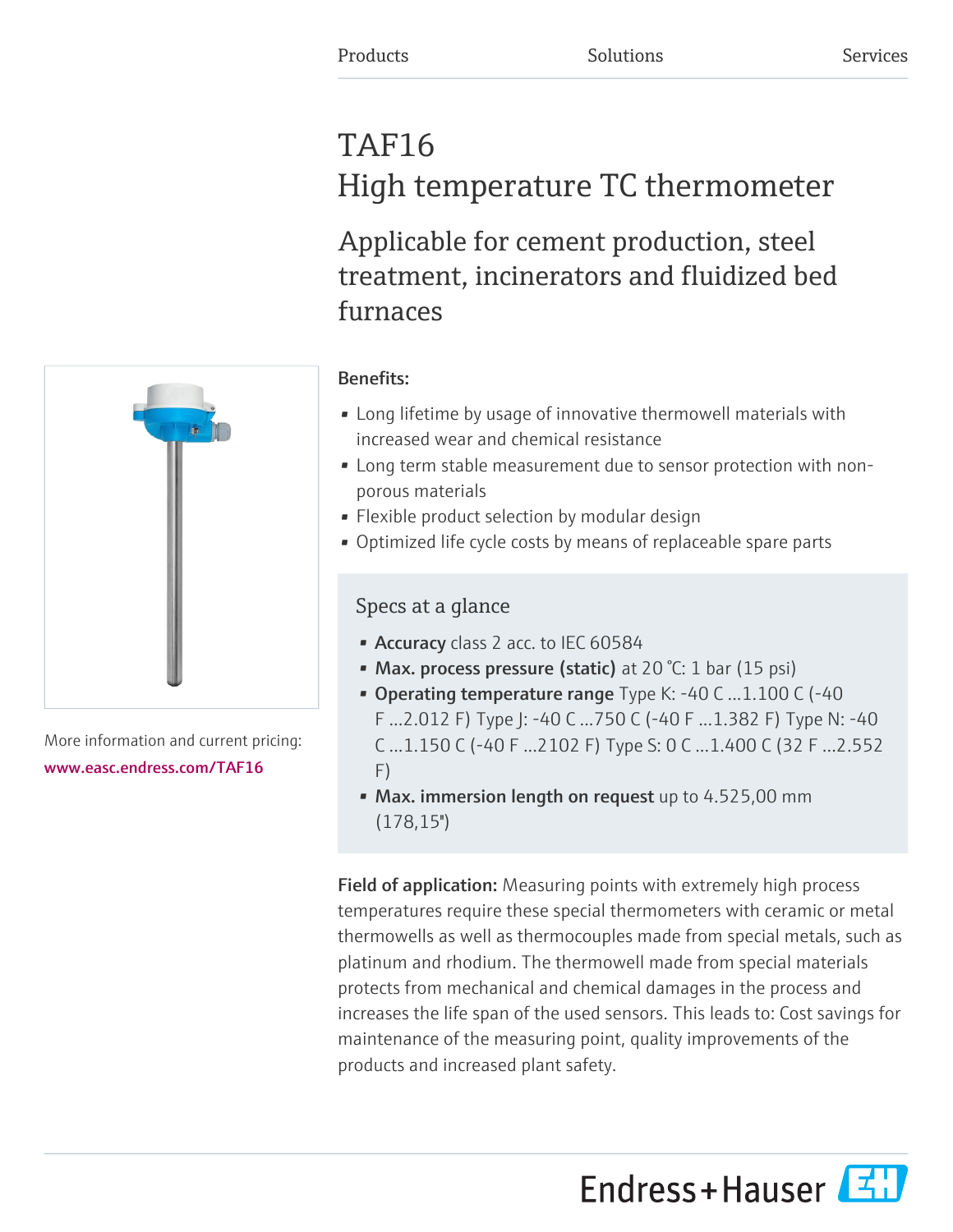# Features and specifications

|  |  |  | Thermometer |
|--|--|--|-------------|
|--|--|--|-------------|

**Measuring principle** 

Thermocouple

#### Characteristic / Application

metric style modular temperature assembly high temperature probe (furnace) incl. thermowell / protection tube (metal)

#### Thermowell / protection tube

welded protection tube ceramic protection tube

#### Insert / probe

mineral insulated (MI), flexible ceramic capilarry, rigid

#### Outer diameter protection tube / Insert

14,0 mm (0,55") 15,0 mm (0,59") 17,2 mm (0,68") 18,0 mm (0,71") 21,3 mm (0,84") 22,0 mm (0,87") 26,7 mm (1,05") 28,0 mm (1,10")

#### Max. immersion length on request

up to 4.525,00 mm (178,15'')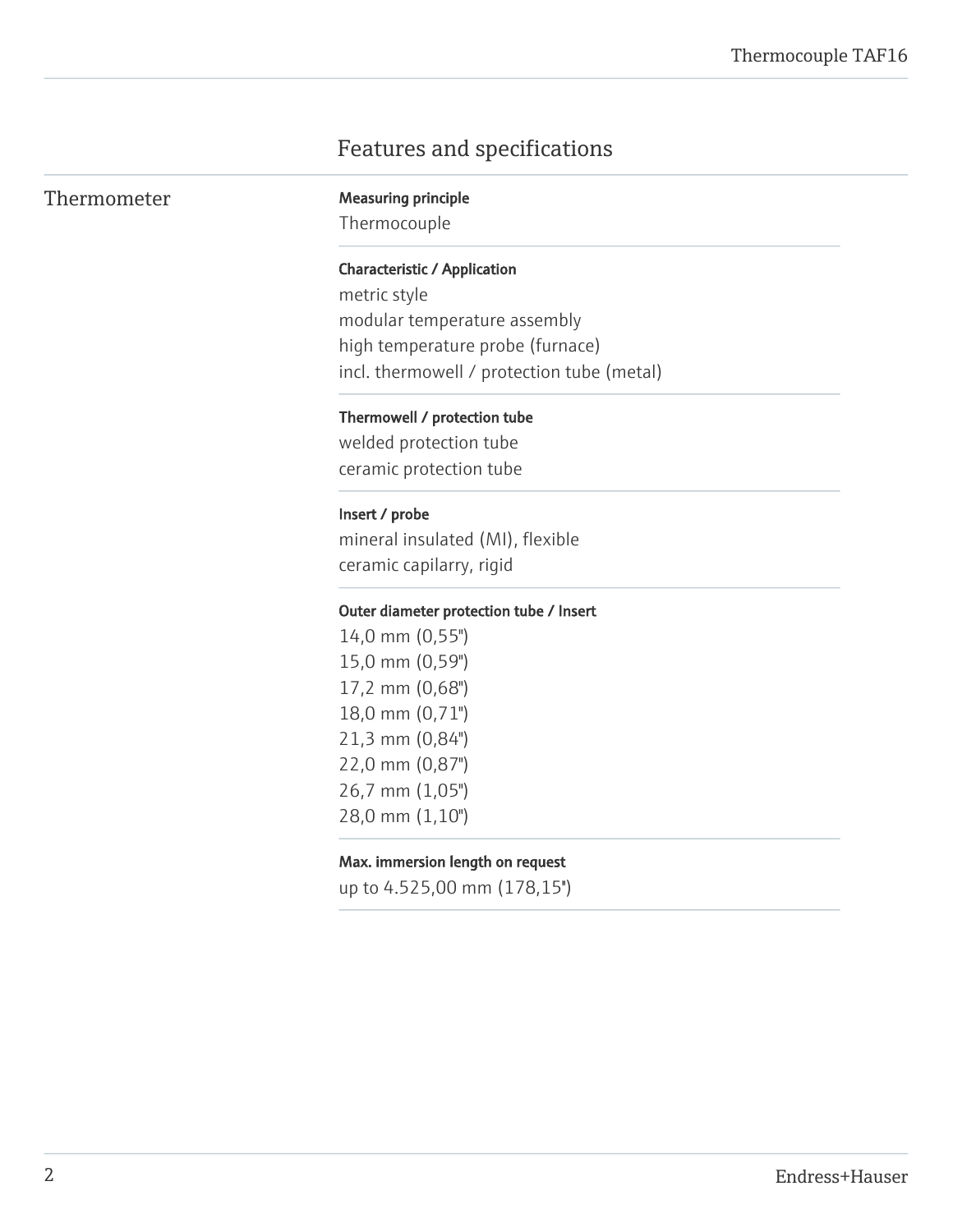# Thermometer

#### Material protection tube/ thermowell

1.4401 (316) 1.4749 (~446) 1.4841 (310) Alloy 600 (2.4816) Alloy 601 (2.4851) Incoloy 800HT (1.4959) Kanthal AF Kanthal Super NiCo Siliciumnitrid(SiN)

#### Process connection

compression fitting: G1/2" G3/4"  $G1"$ G11/4" G11/2" adjustable Flange

## Tip shape

straight

## Operating temperature range

Type K: -40 C ...1.100 C (-40 F ...2.012 F) Type J: -40 C ...750 C (-40 F ...1.382 F) Type N: -40 C ...1.150 C (-40 F ...2102 F) Type S: 0 C ...1.400 C (32 F ...2.552 F)